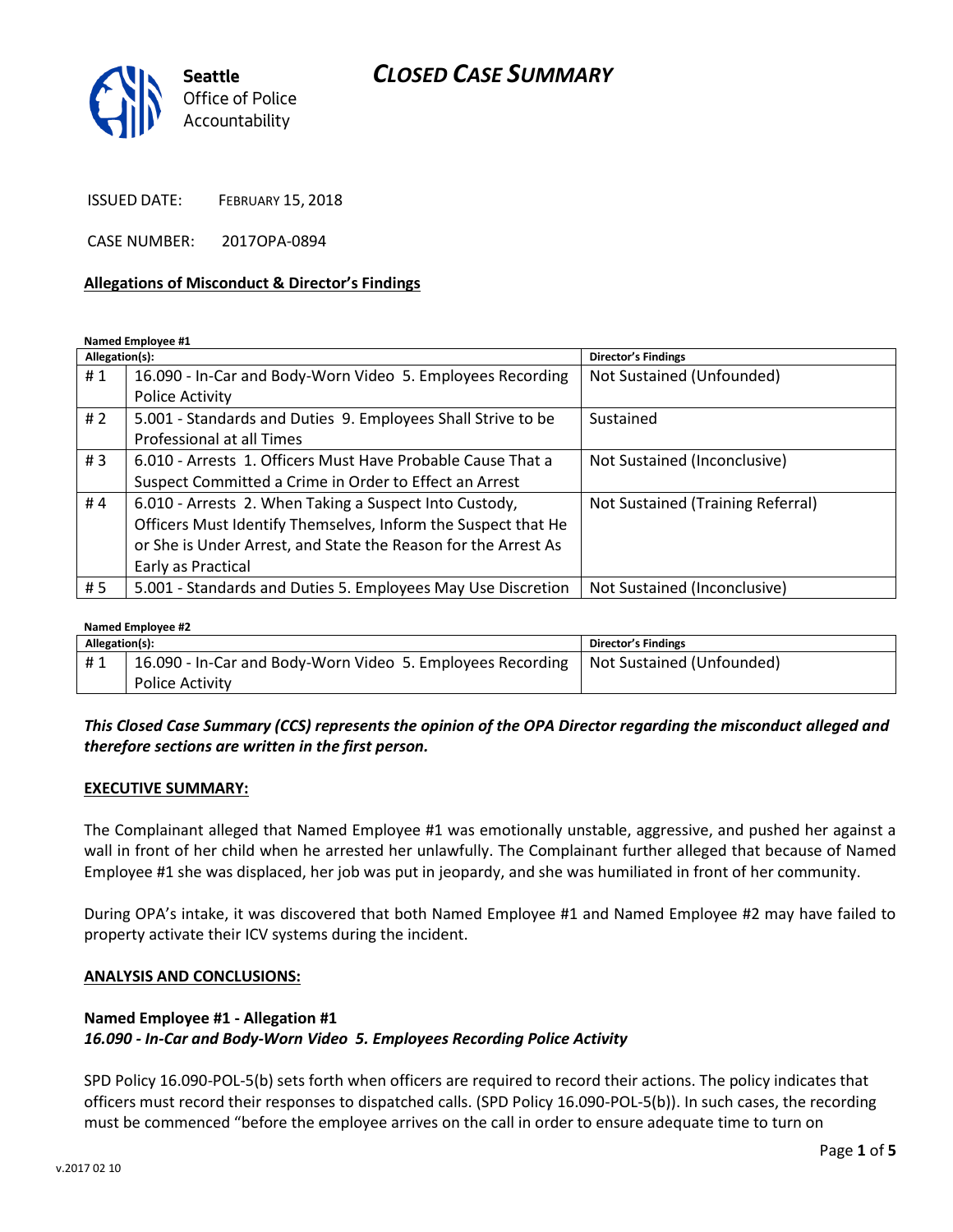

# *CLOSE CASE SUMMARY*

OPA CASE NUMBER: 2017OPA-0894

cameras." (*Id*.) The exception to this mandate is where there are exigent circumstances that justify a delayed activation. (*Id*.)

While the Named Employees were dispatched to a call for service at the Complainant's home and were thus required to activate their In-Car Video (ICV) systems, no video was located for them. Both Named Employees did, however, recall activating their ICV. OPA contacted SPD IT to see if this discrepancy could be resolved. SPD IT informed OPA that both Named Employees' COBAN mobile microphones were malfunctioning due to low voltage levels on their battery packs. As such, even though there was no ICV, it was due to a malfunction not the intentional failure to record. For this reason, I recommend that this allegation be Not Sustained – Unfounded.

#### Recommended Finding: **Not Sustained (Unfounded)**

#### **Named Employee #1 - Allegation #2** *5.001 - Standards and Duties 9. Employees Shall Strive to be Professional at all Times*

On the date in question, the Named Employees responded to a call of possible child neglect at an apartment complex. Upon their arrival, they saw that a child, who they learned was the Complainant's son, was playing in the street out in front of the building. The officers got the Complainant's contact information from another resident and called her at her work. The Complainant then came to the apartment complex. As discussed more fully below, her arrest ensued.

The Complainant alleged that, during this incident, Named Employee #1 (NE#1) was emotionally unstable, aggressive, and pushed her against a wall in front of her child when he arrested her unlawfully. She further alleged that NE#1 embarrassed her in front of other residents of her building. As a result, she claimed that NE#1 acted unprofessionally in this instance.

NE#1 stated that during the incident his tones may have been elevated. NE#1 indicated that he was bothered by how little regard he believed the Complainant had for her child. He recalled feeling "shakey." NE#1 further recalled "getting close to being unprofessional" with the Complainant and stated that he said: "I'm about to say something I don't wanna say." He stated that he then removed himself from the situation. NE#1 denied being aggressive, but stated that he did push the Complainant against a wall when he effectuated her arrest and handcuffed her. NE#1 also indicated that he did interview residents of the building in order to investigate the call.

Named Employee #2 (NE#2) was present during parts of the interaction between NE#1 and the Complainant. She stated that at the outset of their response, NE#1 was already "pretty elevated" and told her "well you better not let me near that mom." NE#2 noted that this was before the Complainant had even arrived at the scene and they had gotten a chance to investigate the case. Moreover, NE#2 stated that the child appeared to be healthy and it was unclear whether there was an actual crime at issue. NE#2 stated that she was concerned enough about NE#1's demeanor that she asked him whether he wanted to leave and take another call.

Based on her testimony, it is clear that NE#2 had concerns with the basis for the Complainant's arrest. She noted, however, that it was uncomfortable to have an argument about that with NE#1 in front of the Complainant. NE#2 explained that she attempted to remove the Complainant from the situation based on her concern that it had "really escalated." NE#2 stated that she was "pretty uncomfortable with the whole thing." NE#2 recounted that the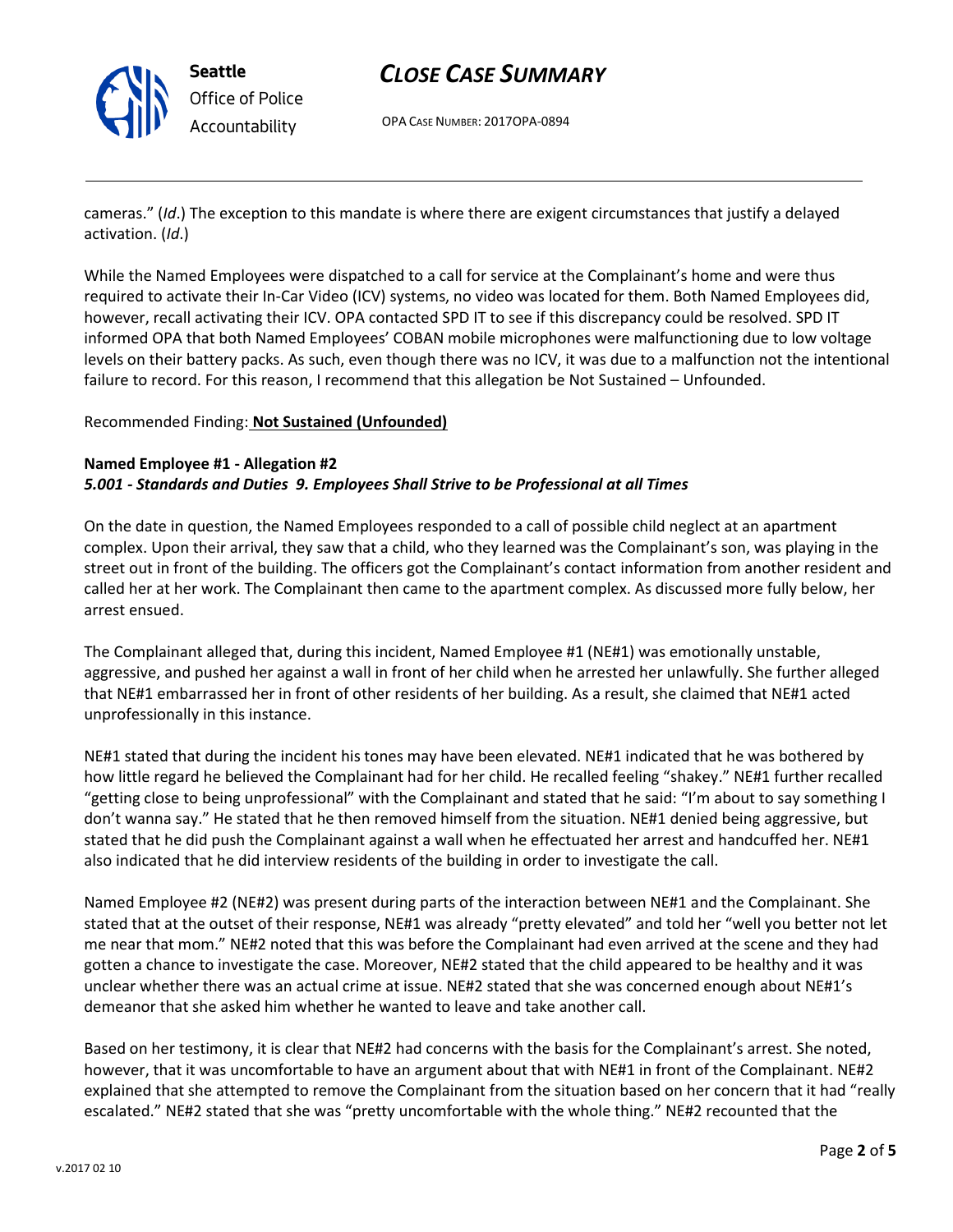

**Seattle** *Office of Police Accountability*

# *CLOSE CASE SUMMARY*

OPA CASE NUMBER: 2017OPA-0894

Complainant asked her several times why she had been arrested and made numerous comments to her and another officer that NE#1 "totally went off on her." NE#2 affirmed to OPA that she did not believe that the situation was handled appropriately by NE#1.

SPD Policy 5.001-POL-9 requires that SPD employees "strive to be professional at all times." The policy further instructs that "employees may not engage in behavior that undermines public trust in the Department, the officer, or other officers." (SPD Policy 5.001-POL-9.) The policy further states that: "Employees will avoid unnecessary escalation of events even if those events do not end in reportable uses of force." (*Id*.) Lastly, the policy states the following: "Any time employees represent the Department or identify themselves as police officers or Department employees, they shall not use profanity directed as an insult or any language that is derogatory, contemptuous, or disrespectful toward any person." (*Id*.)

Applying a preponderance of the evidence standard, I find that NE#1 violated the Department's professionalism policy in this case. I believe that NE#2's testimony supports the Complainant's account that NE#1 was verbally aggressive and acted in an emotionally unstable manner towards her, thus inappropriately escalating this incident. This behavior not only frightened the Complainant and her son, but it also very much concerned his fellow officer, NE#2. I find it very telling that NE#2 believed that NE#1's demeanor was inappropriate enough at the inception of the call to warrant telling him that he might want to leave the scene. I also place great weight on NE#2's conclusion that NE#1 did not handle this matter appropriately. As such, NE#1 unnecessarily escalated these events and, by doing so, undermined public trust both in himself and in the Department. For these reasons, I recommend that this allegation be Sustained.

### Recommended Finding: **Sustained**

### **Named Employee #1 - Allegation #3**

## *6.010 - Arrests 1. Officers Must Have Probable Cause That a Suspect Committed a Crime in Order to Effect an Arrest*

Due to a malfunction with the Named Employees' ICV systems, the interaction between NE#1 and the Complainant that preceded her arrest was not captured on video.

NE#1 contended that he had probable cause to arrest the Complainant for obstruction. Specifically, he asserted that when he was attempting to speak with the Complainant to investigate possible child neglect she walked away with her son. NE#1 indicated that even though he told the Complainant that she was not free to go, she continued to try to leave the building with her child. At that point, he placed her under arrest for obstruction and handcuffed her while pushing her up against a wall.

The Complainant asserted that virtually immediately upon interacting with NE#1, he seemed "angry" and "charged after" her into her apartment complex. The Complainant told the officer that she was trying to take her child inside and was asking her child why he was outside and what he was doing. NE#1 reportedly told her to wait right there and she asked what she had done wrong. NE#1 then asked her whether she knew what obstruction of justice was and told her to put her hands behind her back. Her son was right there at the time and started crying and covering his eyes. NE#1 handcuffed her and when she saw two other officers – one of them being NE#2– they took her away from NE#1 and asked her if she was okay. She told them that she did not know why NE#1 was acting like he was. The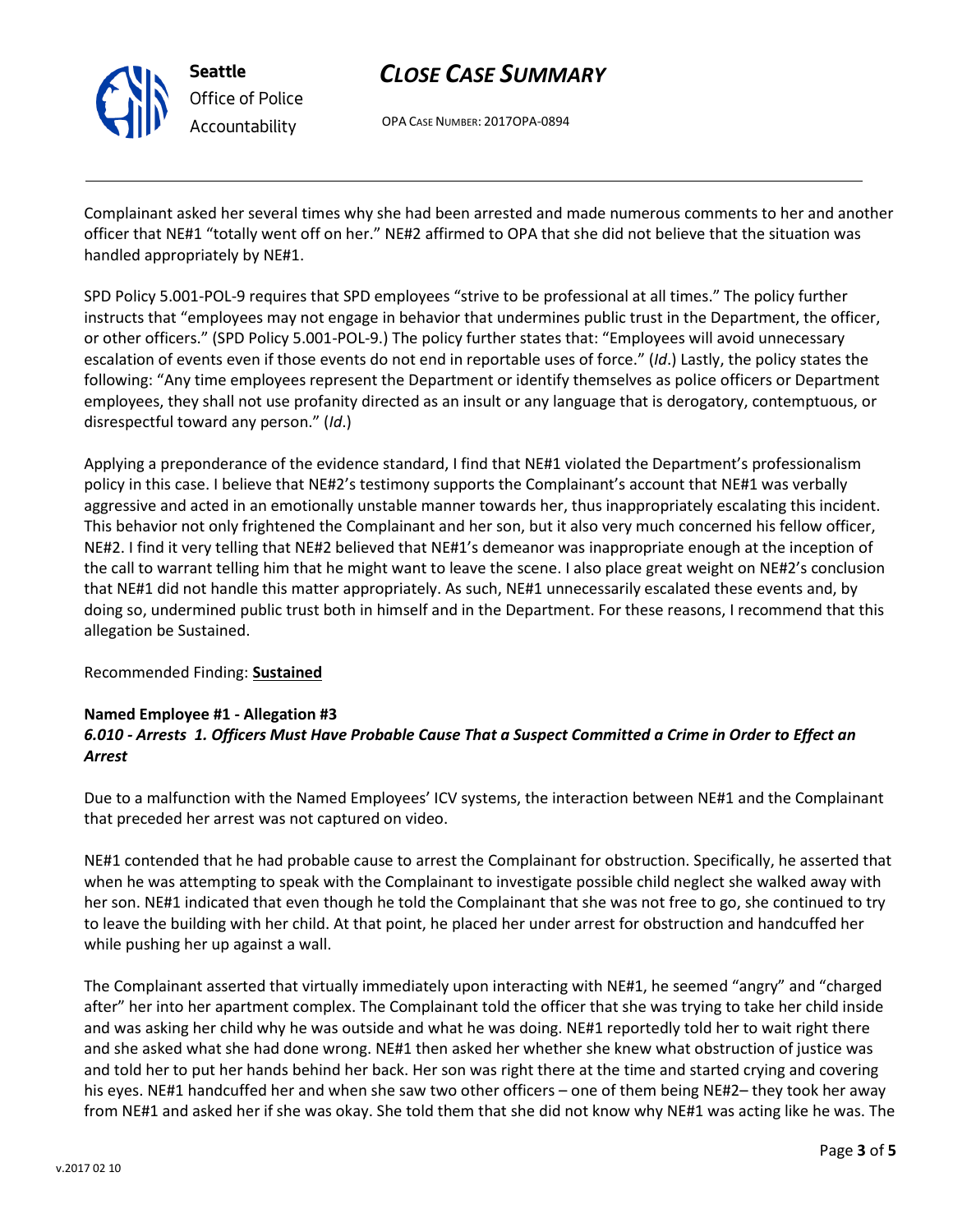

# *CLOSE CASE SUMMARY*

OPA CASE NUMBER: 2017OPA-0894

other officers said they would try to figure out what was going on. The Complainant told OPA that NE#2 called a Sergeant to see whether she could overturn NE#1's decision to arrest her. The Complainant reported that the other officer said that he did not understand why she had been arrested but that they could not override NE#1's decision to do so because he was the officer in charge. She was then told that there was nothing that the officers could do until they arrived at the precinct.

During her interview, NE#2 expressed that she was surprised when she observed that NE#1 had the Complainant in handcuffs and up against a wall. NE#2 recalled that the Complainant kept trying to turn around to speak with NE#1 and was asking why she was arrested and why the arrest had been effectuated in front of her son. NE#2 did not witness what led up to the arrest, but noted that NE#1 was "pretty elevated" and "angry" even before the Complainant arrived. NE#2 was concerned enough that she asked NE#1 whether he needed to leave the scene and go to another call. NE#2 noted that they were required to de-escalate NE#1 before the officer even knew enough to determine what had actually occurred. In her testimony to OPA, NE#2 clearly indicated that she did not fully understand the basis for the Complainant's arrest and that she had significant concerns about this incident. However, she admittedly did not observe the initial interaction with the Complainant that led to her arrest and could thus not opine as to whether there was sufficient probable cause.

For these reasons, and given the dispute of fact between NE#1 and the Complainant as to what exactly preceded her arrest, I cannot conclusively determine whether the arrest was lawful. Accordingly, I recommend that this allegation be Not Sustained – Inconclusive.

### Recommended Finding: **Not Sustained (Inconclusive)**

### **Named Employee #1 - Allegation #4**

## *6.010 - Arrests 2. When Taking a Suspect Into Custody, Officers Must Identify Themselves, Inform the Suspect that He or She is Under Arrest, and State the Reason for the Arrest As Early as Practical*

SPD Policy 6.010-POL-2 states that "when taking a suspect into custody, officers must identify themselves, inform the suspect that he or she is under arrest, and state the reason for the arrest as early as practical."

While NE#1 reported that he told the subject that she was under arrest, as well as told her that she was under arrest for obstruction, he admittedly did not identify himself as a police officer. I note that NE#1 was wearing a full uniform that identified himself as an officer on that day, but, based on the plain language of the policy, he was also required to identify himself. Given this fact, however, and given that this is a technical violation of the policy, I recommend that this allegation be a training referral rather than a sustained finding.

• **Training Referral**: NE#1 should receive counseling from his chain of command concerning the requirement that he identify himself as early as practical when making an arrest. His chain of command should ensure that he does so going forward. This counseling should be memorialized in a PAS entry.

### Recommended Finding: **Not Sustained (Training Referral)**